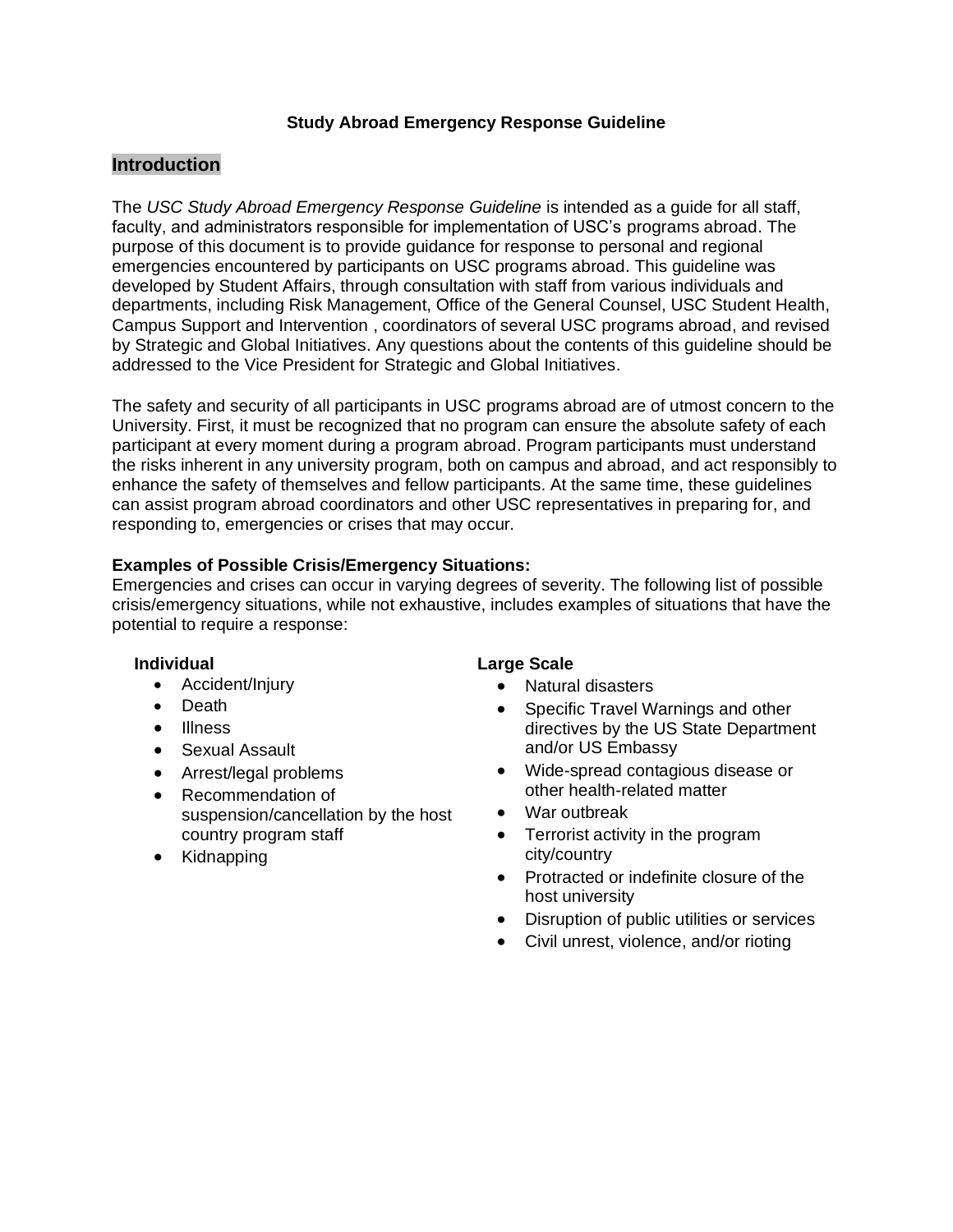# **Section 1: Preparation**

The following general security precautions are to be implemented by all USC program abroad coordinators.

### **Pre-departure preparations:**

- Provide final complete roster of participants with all required data to Strategic and Global Initiatives at least 6 weeks prior to program start date. Emails are automatically routed to both the Student Health Insurance office and Strategic and Global Initiatives.
- Complete Section 4 of this document (Site-Specific Details) and send to Strategic and Global Initiatives prior to program start date.
- Provide each student participant with information from Section 4 of this document. Coordinators may find it useful to prepare a small wallet-sized card with this information for students to carry with them at all times.
- Keep up-to-date contact information (address, telephone numbers, and email address) for each student. Establish a procedure for contacting them in case of an emergency. Make sure students know how to contact you 24 hours a day in case of emergency.
- Provide students with USC 24-hour emergency contact numbers (Page 9 of this document) in case they need to reach USC for assistance.
- Provide students with information about nearest hospital.
- Provide students with local equivalent of "911" emergency number for the program location.
- Verify health insurance coverage for all student participants. Rosters sent to Strategic and Global Initiatives will automatically be shared with Student Health Insurance.
- On-site staff traveling with students should have access to emergency cash/credit card in case banks and ATMs are not accessible during an emergency.
- Obtain International SOS location assessment and share information with students

# **Actions to take upon arrival at program site abroad:**

- Make contact with Consular Officer and Regional Security Officer (RSO) at nearest U.S. Embassy or Consulate. Provide them with your contact information.
- Encourage students to register with the nearest U.S. Embassy or Consulate (for US citizens) or their home country's nearest embassy (for non-US citizens).
- Establish an evacuation guideline to be implemented should it become necessary to leave the program site due to immediate safety concerns. Share this guideline with each student participant.
- Students who travel overnight away from the program site should be encouraged to leave contact information with the program coordinator.
- Download International SOS [assistance app](https://www.internationalsos.com/assistance-app) for location-based security and medical notifications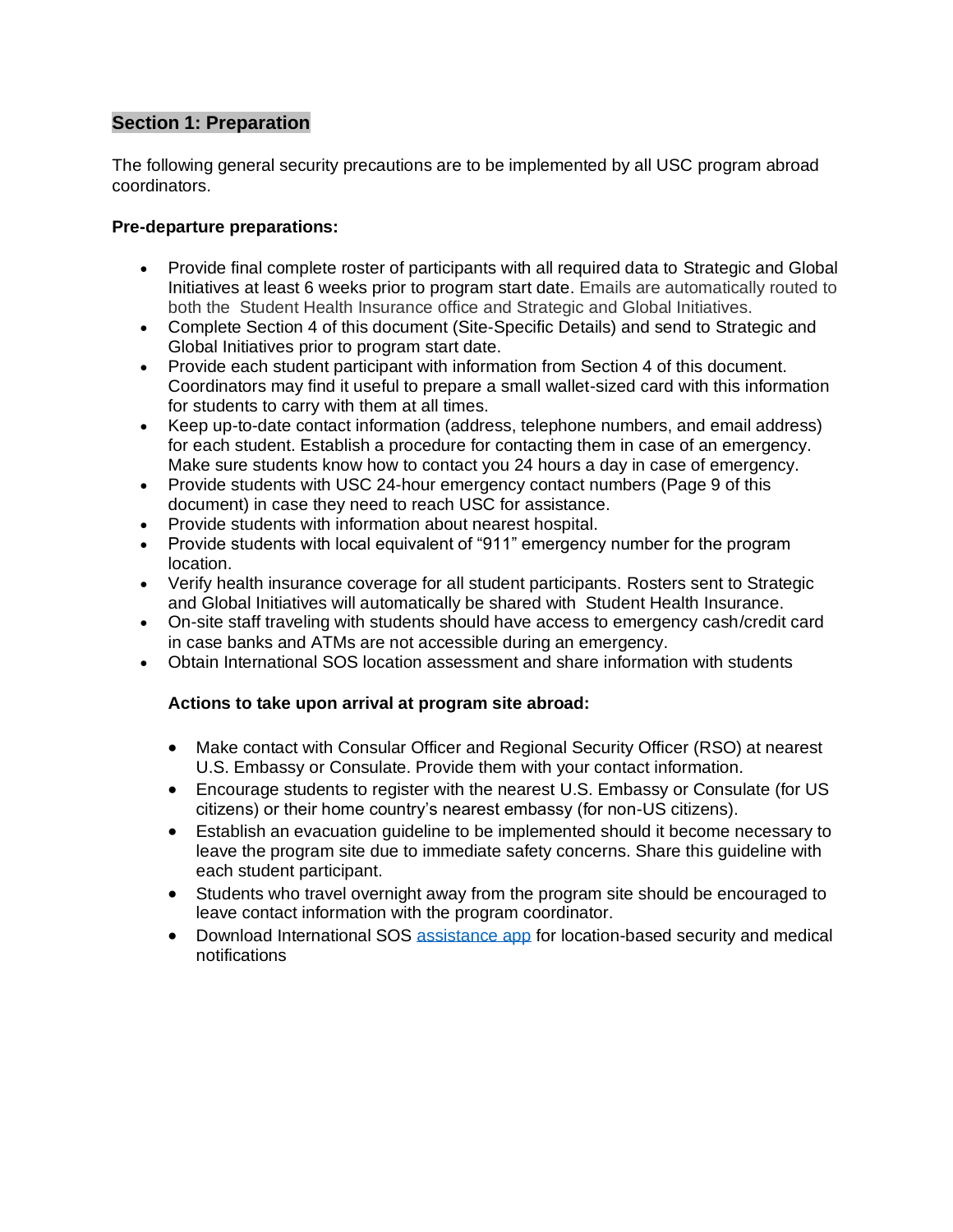# **Section 2: On-site Response**

For USC-organized programs in which the program coordinator is located on-site with the student participants, the following guidelines apply for response to emergency/crisis situations. In case of emergency, the program coordinator should:

- 1) Contact all students to make sure they are safe and that you know where they are located. If a student has been injured, ensure his/her physical injuries receive medical attention. If medical assistance is needed, contact International SOS (See page 8 for phone numbers).
- 2) If immediate danger exists, contact the U.S. Embassy or Consulate and ask for advice and assistance. International SOS can provide additional support ranging from translation to extraction.
- 3) Contact a USC representative from Emergency Contact List for Program Coordinators (See Attachment A, page 8). Provide full details about the nature of the crisis and actions taken thus far. Be prepared to give the following information:
	- Your name
	- Which program you are with
	- Where you are (location)
	- Nature of emergency
	- Telephone number where you may be contacted
	- When you will call back if you have not been called
- 4) Begin compiling a chronological log of all actions and correspondence. The log should detail what happened, what steps were taken, when they were taken, with whom staff members talked, and what follow-up actions were necessary.
- 5) In the event of a serious localized emergency, gather all program participants and move to a safer location. Once established, notify USC and International SOS of new location and contact information (see Attachment A, page 8, for contact list). International SOS can also aid in relocation efforts.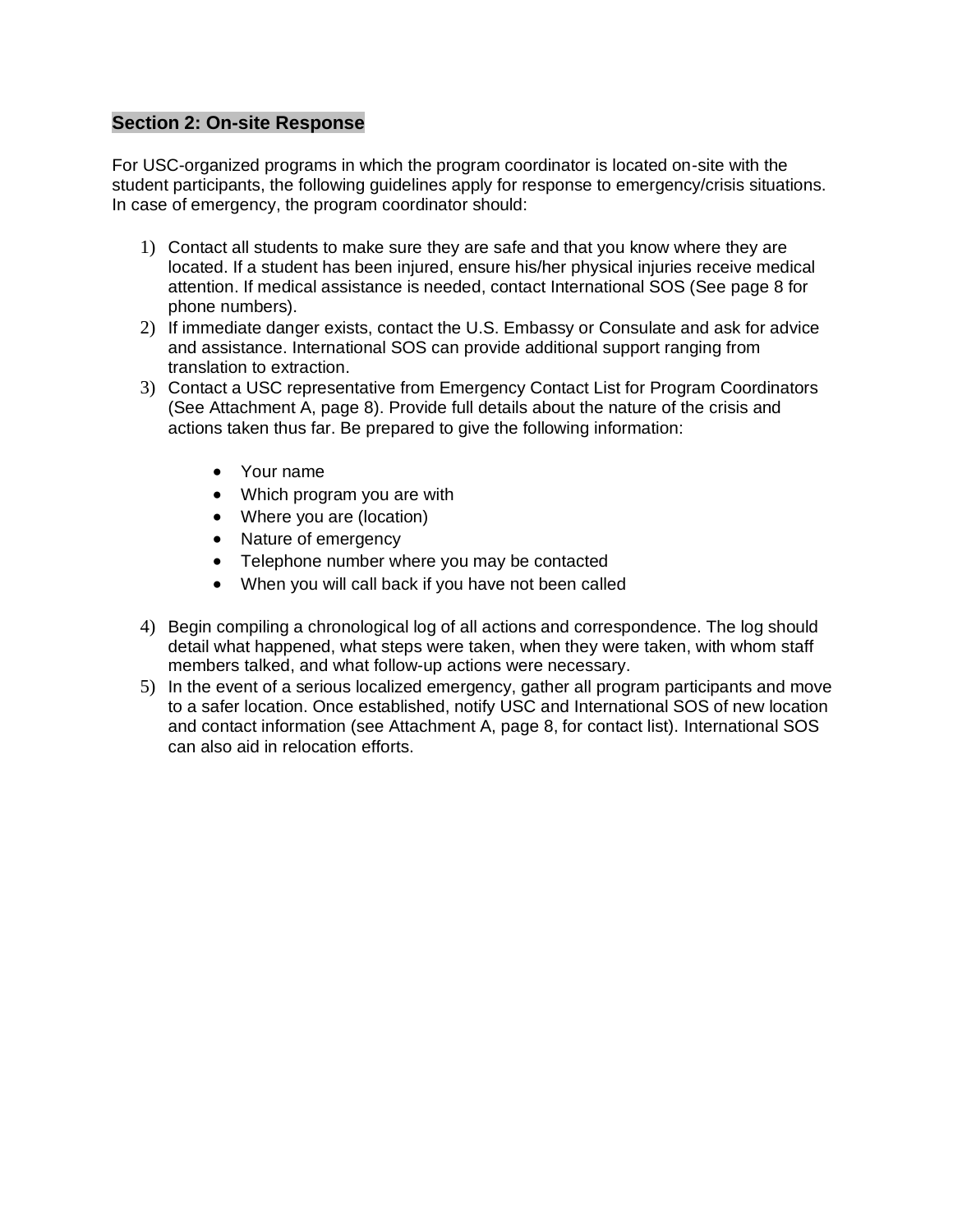# **Section 3: Campus-based Response**

For programs run by partner institutions, or USC-organized programs that do not include onsite participation by USC employees (i.e. internships), it is expected that a campus-based Response Team will be convened to coordinate the University's response to an emergency abroad. Even in instances when USC staff/faculty are located on-site, the severity of a crisis involving one or more USC programs abroad may necessitate the formation of a campus-based Response Team.

# *Study Abroad Emergency Response Team*

In the event of an emergency or crisis that calls into question the immediate safety of USC students on programs abroad, the following individuals or their designees will convene at the earliest possible time to coordinate the university's response. A Response Team meeting may be initiated by any one of these individuals/departments in response to a crisis that emerges. The Vice President for Strategic and Global Initiatives or designee will determine who should be included on the initial Team, and who to enlist as the crisis response progresses.

Response Team:

- Vice President for Strategic and Global Initiatives (SGI)
- AVP for Campus Support and Intervention (CSI)
- Vice President for Student Affairs (VPSA) or designee\*
- Study Abroad program coordinator(s) for specific program(s) affected by the emergency (or on-campus representative if Program Coordinator is on-site)
- The President's Office designee

\* Representative from the office of the Vice President for Strategic and Global Initiatives will coordinate media referrals through USC Media Relations, as needed.

Certain situations may require the involvement of other members of the USC community. The Response Team listed above will discuss the nature of the crisis situation, and this committee could grow to include:

- USC Student Health representative
- Safety and Risk Management Services representative
- Department of Public Safety representative
- Other Student Affairs or Academic officers as necessary
- General Counsel's Office representative

#### *Items for Consideration by the Response Team*

- **1)** Immediate measures needed to ensure the health and safety of students and staff abroad.
- **2)** Appropriate actions to be taken abroad, including responding to initial student concerns and recommendations regarding appropriate student behavior.
- **3)** Any necessary correspondence with students, host institutions in the affected country, program staff, parents, members of the USC administration, and any other appropriate constituencies.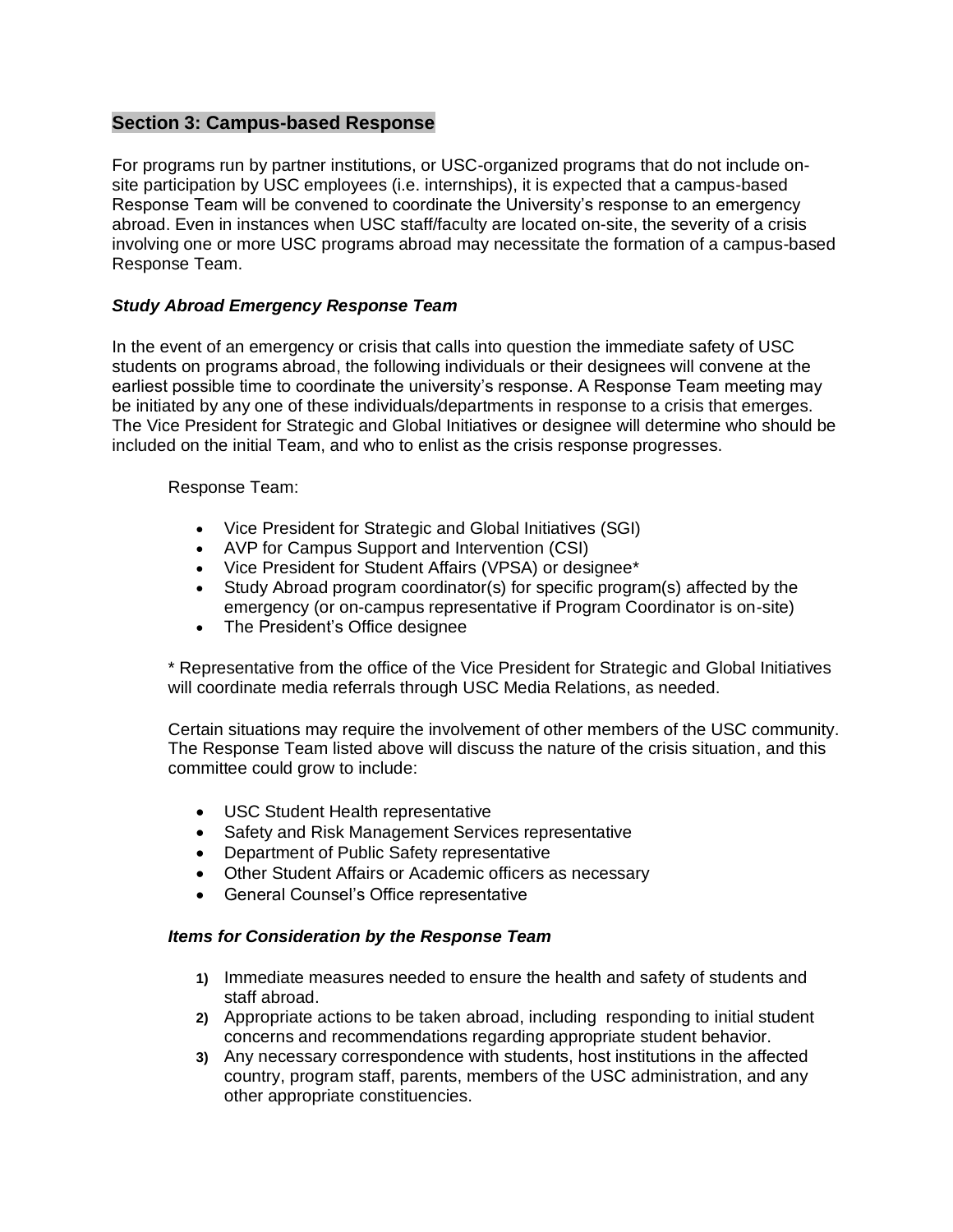- **4)** If the Response Team considers it appropriate, an evacuation guideline will be developed. This guideline will be developed in cooperation with the US State Department and the Program abroad Contact (Resident Director, Program Staff, etc.) in the host country.
- **5)** Guidelines to be utilized when speaking with the media or other individuals about the crisis in order to promote consistency and accuracy in responses.
- **6)** Whether to suspend or cancel a program already in progress.
- **7)** Whether to cancel or suspend a future program or to delay the starting date of a program.
- **8)** Additional issues regarding health, safety, academics, financial issues, public relations, and legal liability, and other issues as the situation dictates.

Among the organizations or individuals that may be able to provide assistance in coping with the crisis, or information helpful to the Response Team's decision-making, are the following (this list is only suggestive; there may be other resources depending on the situation):

- US State Department
- US Embassies in the affected countries
- Host country universities
- International SOS
- Travel Agents
- USC faculty/staff with direct experience in the host country
- USC International Offices
- Other USC contacts abroad (i.e. alumni in the host country)

#### *Communication*

In the case of a crisis situation, clear and effective communication with all involved parties is an essential component of the response guideline. Among the considerations to be determined as quickly as possible by the Response Team are the following:

- If students must be contacted while abroad, the Response Team will determine the best method for doing this, and will assign staff resources as necessary to carry out the required communication. Depending on the situation, e-mail, phone calls, written letters, or other means of communication may be employed. Whenever possible, communication with students should be carried out by the USC Program Coordinator for the affected program(s). The appropriate content for messages to students will be discussed by the Response Team.
- The USC Program Coordinator for the affected program(s) will be responsible for maintaining close and frequent communication with appropriate staff in the host country. Host country staff may include Resident Directors, USC faculty/staff accompanying the group, foreign university staff, and others. The Program Coordinator will keep the Response Team apprised of information received from the host country staff to aid in decision-making. (When the Program Coordinator is on-site with the program, another member of the Response Team will be assigned for contact and coordination with onsite staff.)
- $\blacksquare$ In cases where USC offers the study abroad program through a separate sponsoring US institution or study abroad organization, the USC Program Coordinator for the affected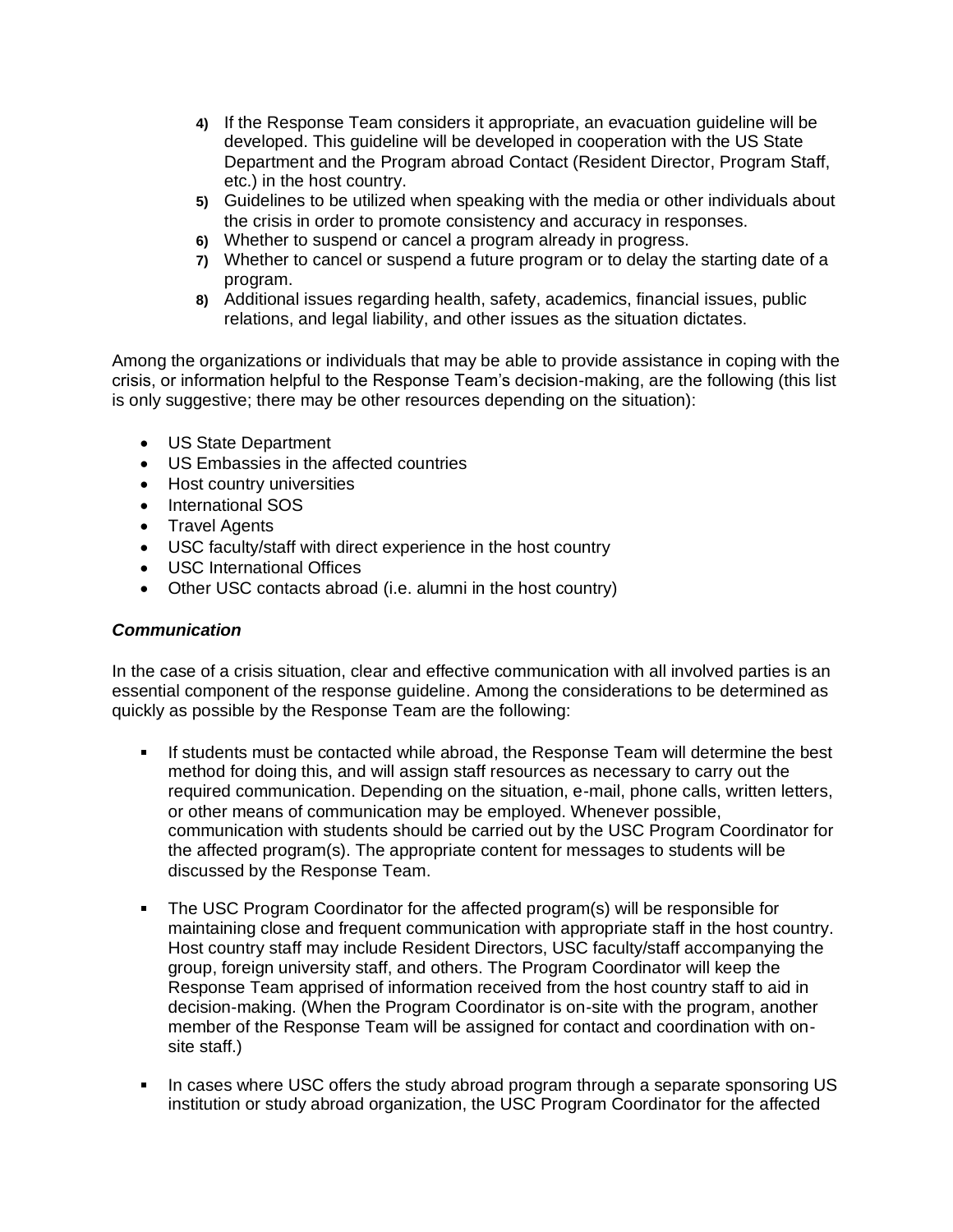program(s) will be responsible for maintaining close communication with the sponsoring institution/organization throughout the emergency response process. In most cases, it will be necessary to coordinate USC's emergency response actions with concurrent actions undertaken by the sponsoring organization. The Program Coordinator will keep the Response Team apprised of information received from the sponsoring organization to aid in decision-making.

**Depending on the nature of the crisis, the Response Team will determine which** university administrators and staff need to be included in updates during and after the crisis response period, and will designate members of the Response Team to conduct this communication.

#### *Post-Crisis Follow-up*

The Vice President for Strategic and Global Initiatives or the designee will determine when the crisis response period has ended and the Response Team has completed its duties. He/she will determine any necessary follow-up measures and assign responsibility for these measures.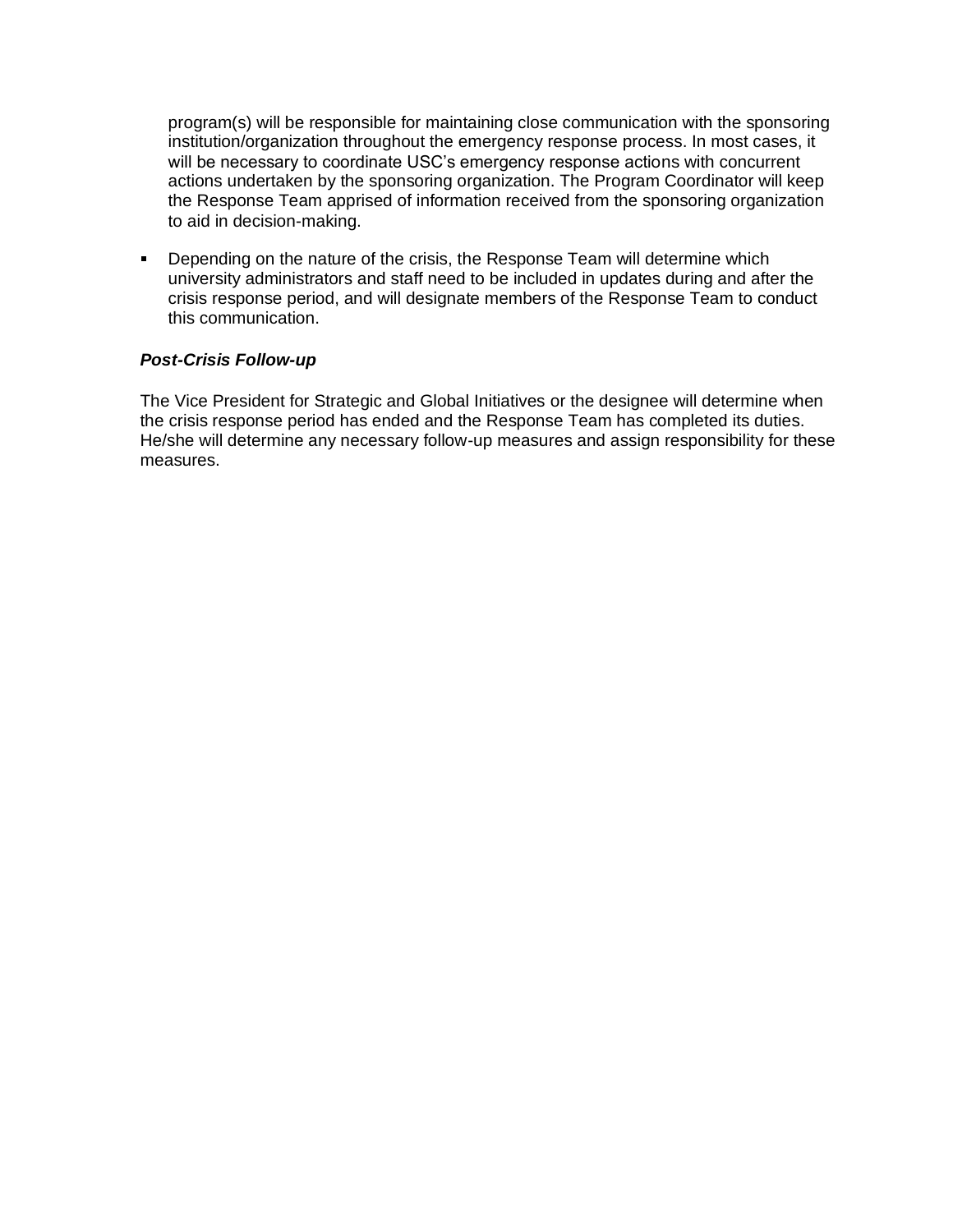# **Section 4: Site-Specific Details**

The following template is to be used by program coordinators to develop site-specific information and procedures applicable to the program location. This information should be provided to all participants in the program abroad, and should also be held by the on-campus contact person, on-site contact person, and Student Affairs. This form may be used, or a separate document may be created.

**Name and 24-hour contact information for on-campus contact person:** 

**Name and 24-hour contact information for on-site coordinator (if applicable):** 

**Nearest medical facility to program site:** 

(For help identifying nearest facility, contact International SOS)

**Emergency phone number for country/city of program site (local equivalent of "911" emergency number):** 

**Local police phone number:** 

**Special considerations for the program site (i.e. weather conditions, common natural disasters, transportation limitations, etc.). Explain nature of potential problem and specific preparedness measures:** 

**\*\*In an event of an emergency, make the proper University notifications\*\***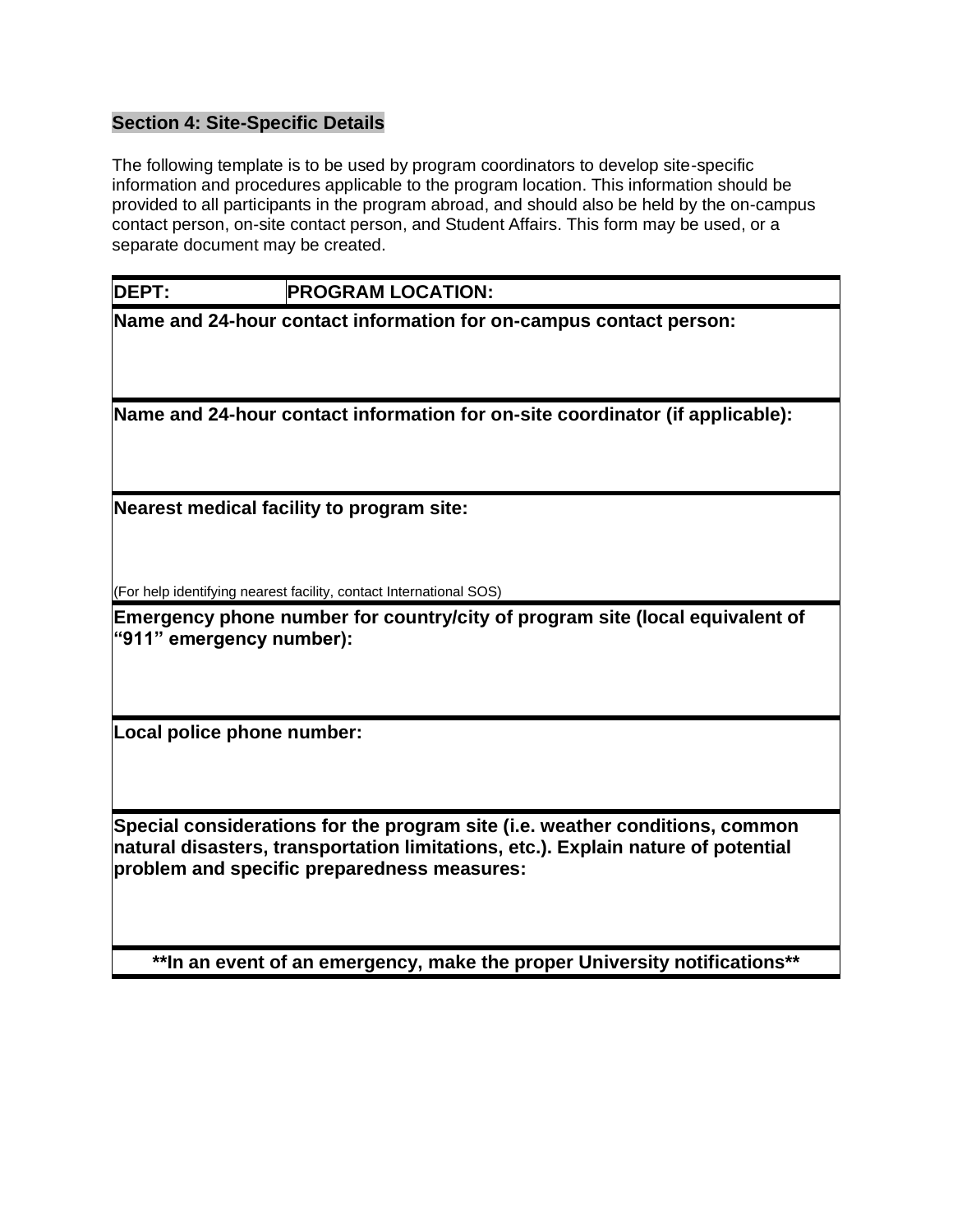# **Attachment A: Emergency Contact List for Program Coordinators**

In the event of an emergency while you are abroad, after attending to immediate safety concerns for you and your students, you should start by calling International SOS. For additional support during after hours, contact the general USC telephone number or the USC Department of Public Safety to be connected with the appropriate resource. Explain where you are, what has happened, and tell them that you need to be in touch with Campus Support and Intervention (CSI). The USC operator and DPS (both available 24 hours a day) know who to call in CSI for emergencies.

| USC Department of Public Safety (DPS) (213) 740-4321 |  |
|------------------------------------------------------|--|
|------------------------------------------------------|--|

Standard USC hours contacts:

| Michele Morgan, Director, Campus Support and Intervention                                         | (213) 740-5231 or<br>(213) 740-0411 |
|---------------------------------------------------------------------------------------------------|-------------------------------------|
| Lynette S. Merriman, Associate Vice Provost for Campus Support (213) 740-1156<br>and Intervention | (213) 740-0411                      |
| Nytosha Coleman, Program Manager, Engemann Student Health (213) 821-2947<br>Center                | (818) 399-5069                      |
| Paulo Rodrigues, Associate Vice Provost for Global Engagement                                     | (213)740-2852 or<br>213-740-6324    |
| Anthony Bailey, Vice President for Strategic and Global Initiatives (213) 740-2852                |                                     |

For medical emergencies, contact any International SOS center for assistance:

|                                                                                          | International SOS Assistance Centers<br>USC Member ID: 11BSGC000010   For full Assistance Center directory, please see |  |
|------------------------------------------------------------------------------------------|------------------------------------------------------------------------------------------------------------------------|--|
| (CALL COLLECT)                                                                           | following page.                                                                                                        |  |
| Visit the International SOS website or download their app for local contact information: |                                                                                                                        |  |
| www.internationalsos.com                                                                 |                                                                                                                        |  |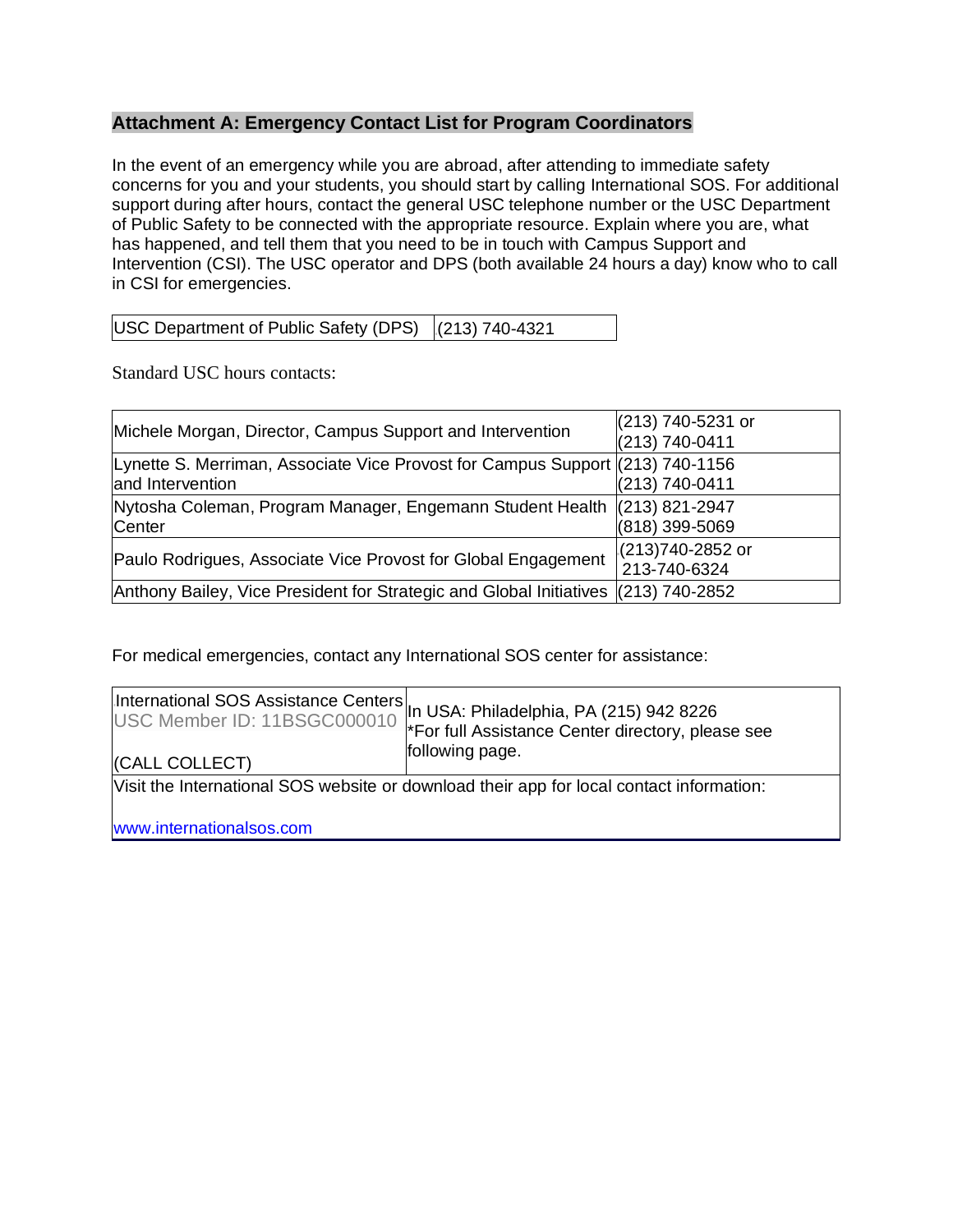

# **Assistance Center Directory**

**DEDICATED LINE**  (215) 942-8478

#### **AUSTRALIA**

SYDNEY A/C Tel: (61) (2) 9372 2468 A/C Fax: (61) (2) 9372 2455

**GREATER CHINA**  BEIJING A/C Tel: (8610) 6462 9100 A/C Fax: (8610) 6462 9111 HONG KONG (SAR) A/C Tel: (852) 2528 9900 A/C Fax: (852) 2528 9933

#### **FRANCE**

PARIS A/C Tel: +33 (0)155 633 155 A/C Fax: +33(0)155 633 156 Japanese Operations

A/C Tel: +33 (0) 155 633107 A/C Fax: 33 (0)15533156

#### **GERMANY**

FRANKFURT A/C Tel: +(49) (6102) 3588 100 A/C Fax: +(49) (6102) 202644

#### **INDIA**

NEW DELHI A/C Tel: (91) (11) 4189 8800 A/C Fax: (91) (11) 4189 8801

#### **INDONESIA**

JAKARTA A/C Tel: (62) (21) 750 6001 A/C Fax: (62) (21) 750 6002

BALI A/C: (62) (361) 710 505 A/C Fax: (62) (361) 710 515

**JAPAN**  TOKYO A/C (Jap) Tel: +81 3 3560 7183 A/C (Eng) Tel: +81 3 5572 2105 Fax: +81 3 5572 2104

#### **MALAYSIA**

KUALA LUMPUR A/C Tel: (603) 27873126 A/C Fax: (603) 27873030

**SOUTH KOREA**  SEOUL A/C Tel: (82) (2) 3140 1700 A/C Fax: 82 (2) 3431 7331

#### **SPAIN**

MADRID A/C Tel: (34) (91) 572 4363 A/C Fax: (34) (91) 345 1908

**SWITZERLAND**  GENEVA A/C Tel: (41) (22) 785 6464 A/C Fax: (41) (22) 785 6424

#### **THAILAND**

BANGKOK A/C Tel: +66 (0)2 205 7777 Medical Japanese Tel: +66 (2) 205 7866 A/C Fax: +66 (0)2 254 0272

#### **UNITED ARAB EMIRATES**

DUBAI International SOS MEA (Branch) Dubai International Airport Free Zone East Wing 5, Block A. Suite number 301 Dubai, UAE A/C Tel: +971 4 601 8777 A/C Fax: +971 4 601 8881/8882

#### **UNITED KINGDOM**

LONDON A/C Tel: +44 (0)20 8762 8008 A/C Fax: +44 (0)20 8748 7744

# **USA**

PHILADELPHIA A/C Tel: (1) (215) 942 8226 Fax: (1) (215) 354 2338

#### **VIETNAM**

HO CHI MINH CITY A/C Tel: (84) (8) 3829 8520 A/C FAX: (84) (8) 3829 8524

HANOI A/C Tel: (84) (4) 39340666 A/C FAX: (84) (4) 39340556

# **PHILIPPINES**

MANILA A/C Tel: +63 (2) 6870909 A/C Fax: +63 (2) 6673674

**RUSSIA** 

MOSCOW A/C Tel: (7) (495) 937 6477 A/C Fax: (7) (495) 937 6472

#### **SINGAPORE**

(Worldwide Headquarters) A/C (Eng) Tel: (65) 6338 7800 A/C (Jap) Tel: (65) 6336 3080 A/C Fax: (65) 6338 7611

#### **SOUTH AFRICA**

JOHANNESBURG A/C Tel: (27) (011) 541 1300 A/C Fax: (27) (0)865290777

For more information, visit www.internationalsos.com Last updated May 2016